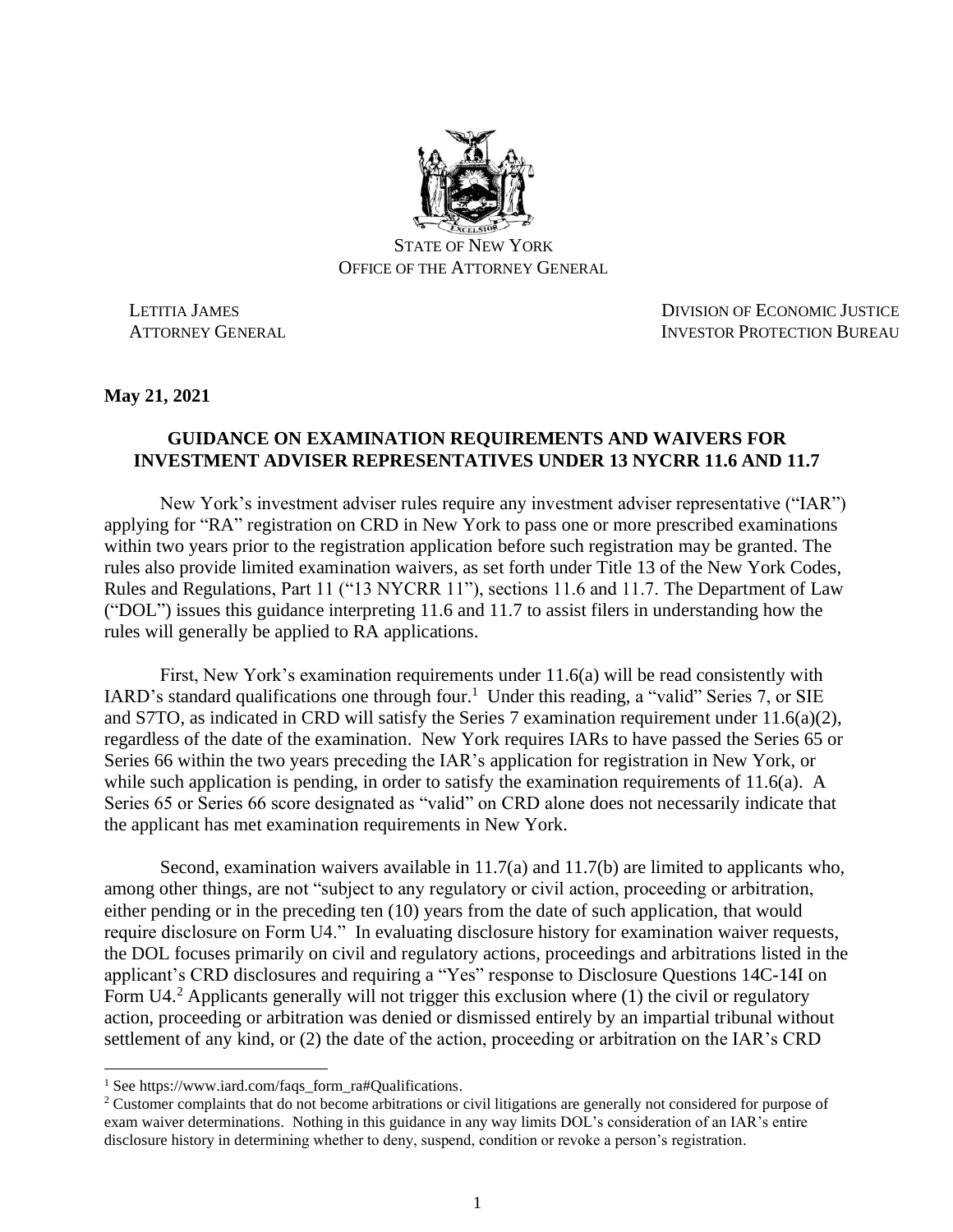record—as determined solely by the DOL—occurred *before* the applicant passed the Series 65 or Series 66 examination. Further, disclosures existing on the applicant's CRD record at the time NY RA registration is granted to such applicant generally will not trigger an exclusion for examination waiver purposes in subsequent applications by such applicant.

Third, the phrase "continuously registered" under 11.7(a) allows for aggregation of consecutive time periods of RA registration with different firms regardless of the state where the RA was registered. Similarly, an IAR applicant who "acted as an investment adviser representative from a place of business in the State continuously…" under 11.7(b), may aggregate consecutive time periods spent at multiple firms (if any) to meet the requirements for the special waiver. No single time period may be counted twice. Until December 2, 2023, IARs who have obtained a NY RA registration through an 11.7(b) special waiver and who subsequently request a NY RA registration with a new employer but who do not have two years of registration in any jurisdiction will be deemed to have been "continuously registered" under 11.7(a).

Fourth, the special waiver under  $11.7(b)$  is available subject to its stated criteria – i.e. working as a compensated investment adviser representative from a place of business in New York. In addition to submitting a completed NY-IASW form, an applicant's CRD record must reflect compensated affiliation with either a state registered investment adviser, a federally covered investment adviser or a dual-registered firm for the duration of the time period required under the rule. If an applicant cannot demonstrate such affiliation, for instance where they were employed only by a broker-dealer that was not registered as an investment adviser, they are ineligible for a waiver under 11.7(b) and must pass a required examination in order to register in New York. This applies equally to applicants who passed a required examination, but did so more than two years prior to their application for registration.

## **General IARD Processing of IAR Applications and Waiver Requests**

All registration applications that do not meet the requirements of 11.6 or 11.7 will be set to "Deficient" for the S65 exam in CRD. Deficiency notices will be communicated through the status change from "Pending" to "Deficient" on CRD applications. Common reasons for a deficiency, and appropriate actions in response, are:

1. The applicant has never met the exam requirements under 11.6(a) and does not qualify for any waiver.

Applicant Action: Pass the examinations listed in  $11.6(a)(1)$  or  $(2)$ . Once the required exams are passed, email the DOL at [IPBIAR@ag.ny.gov](mailto:IPBIAR@ag.ny.gov) with the applicant's CRD number and explain that the record is marked "Deficient" but that the applicant has now passed the examinations.

2. The applicant does not have, in aggregate, two continuous years of RA registration without a subsequent two year gap in registration and is ineligible for an exam waiver under 11.7(a) and 11.7(b).

Applicant Action: (i) Pass the qualifying exams in  $11.6(a)(1)$  or (2), or (ii) withdraw the application and reapply when you have two years of continuous prior registration. There are no refunds for withdrawn applications. Once the required examinations are passed,